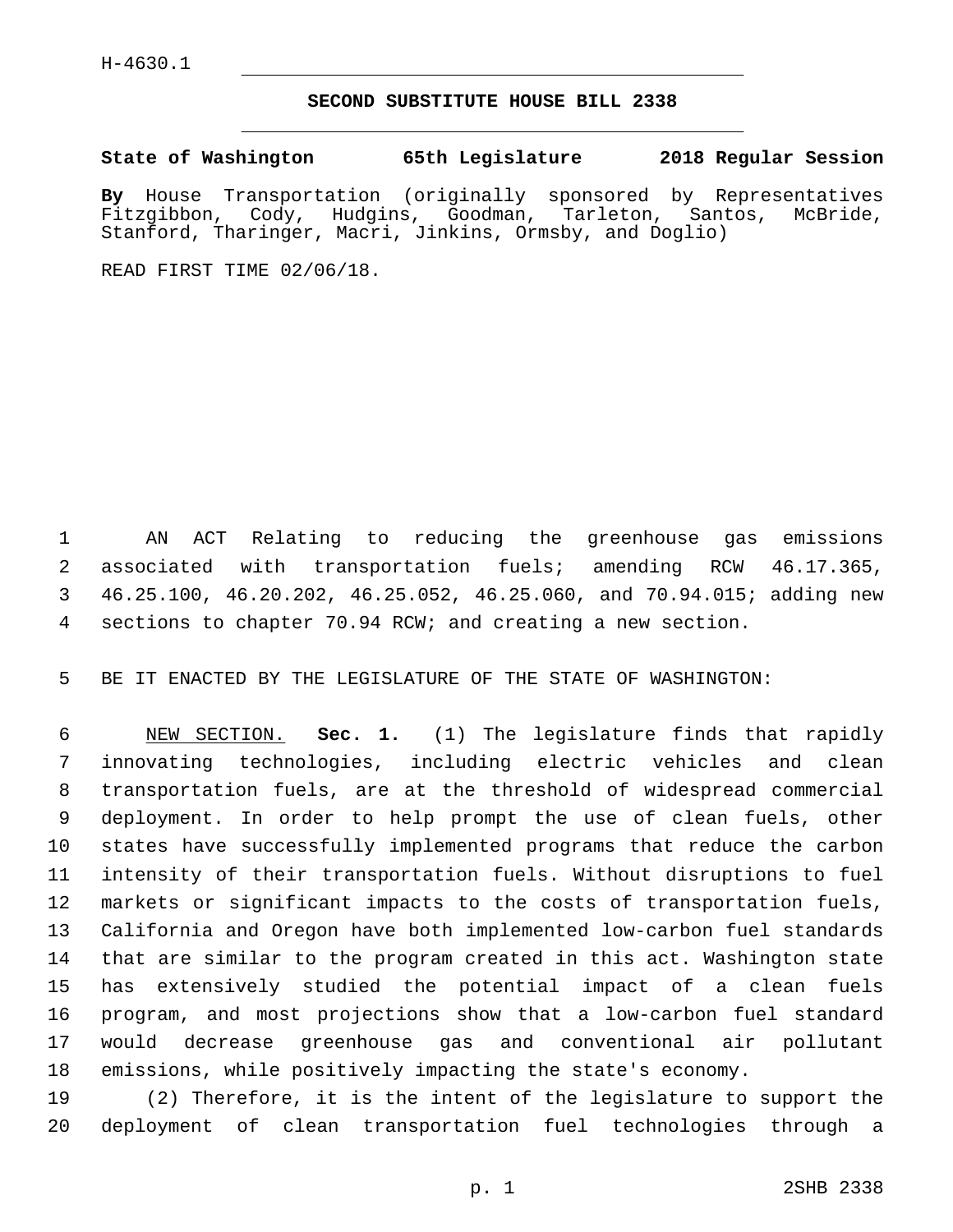carefully designed program that reduces the carbon intensity of fuel 2 used in Washington, in order to:

 (a) Reduce levels of conventional air pollutants from diesel and 4 qasoline that are harmful to public health;

 (b) Reduce greenhouse gas emissions associated with transportation fuels, which are the state's largest source of 7 greenhouse gas emissions; and

 (c) Create jobs and spur economic development based on innovative 9 clean fuel technologies.

 NEW SECTION. **Sec. 2.** The definitions in this section apply throughout this section and sections 3 through 7 of this act unless the context clearly indicates otherwise.

 (1) "Carbon dioxide equivalents" has the same meaning as defined 14 in RCW 70.235.010.

 (2) "Clean fuels program" means the requirements established by 16 this act.

 (3) "Credit" means a unit of measure generated when a fuel with a carbon intensity that is less than the applicable standard adopted by the department under section 3 of this act is produced, imported, or dispensed for use in Washington, such that one credit is equal to one 21 metric ton of carbon dioxide equivalents.

 (4) "Deficit" means a unit of measure generated when a fuel with a carbon intensity that is greater than the applicable standard adopted by the department under section 3 of this act is produced, imported, or dispensed for use in Washington, such that one deficit is equal to one metric ton of carbon dioxide equivalents.

 (5) "Electric utility" means a consumer-owned utility or investor-owned utility, as those terms are defined in RCW 19.29A.010.

 (6) "Greenhouse gas" has the same meaning as defined in RCW 70.235.010.30

 (7) "Motor vehicle" has the same meaning as defined in RCW 32 46.04.320.

 (8) "Transportation fuel" means electricity and any liquid or gaseous fuel sold, supplied, offered for sale, or used for the propulsion of a motor vehicle or that is intended for use for 36 transportation purposes.

 NEW SECTION. **Sec. 3.** (1) The department shall adopt rules that establish standards that reduce the greenhouse gas emissions per unit

p. 2 2SHB 2338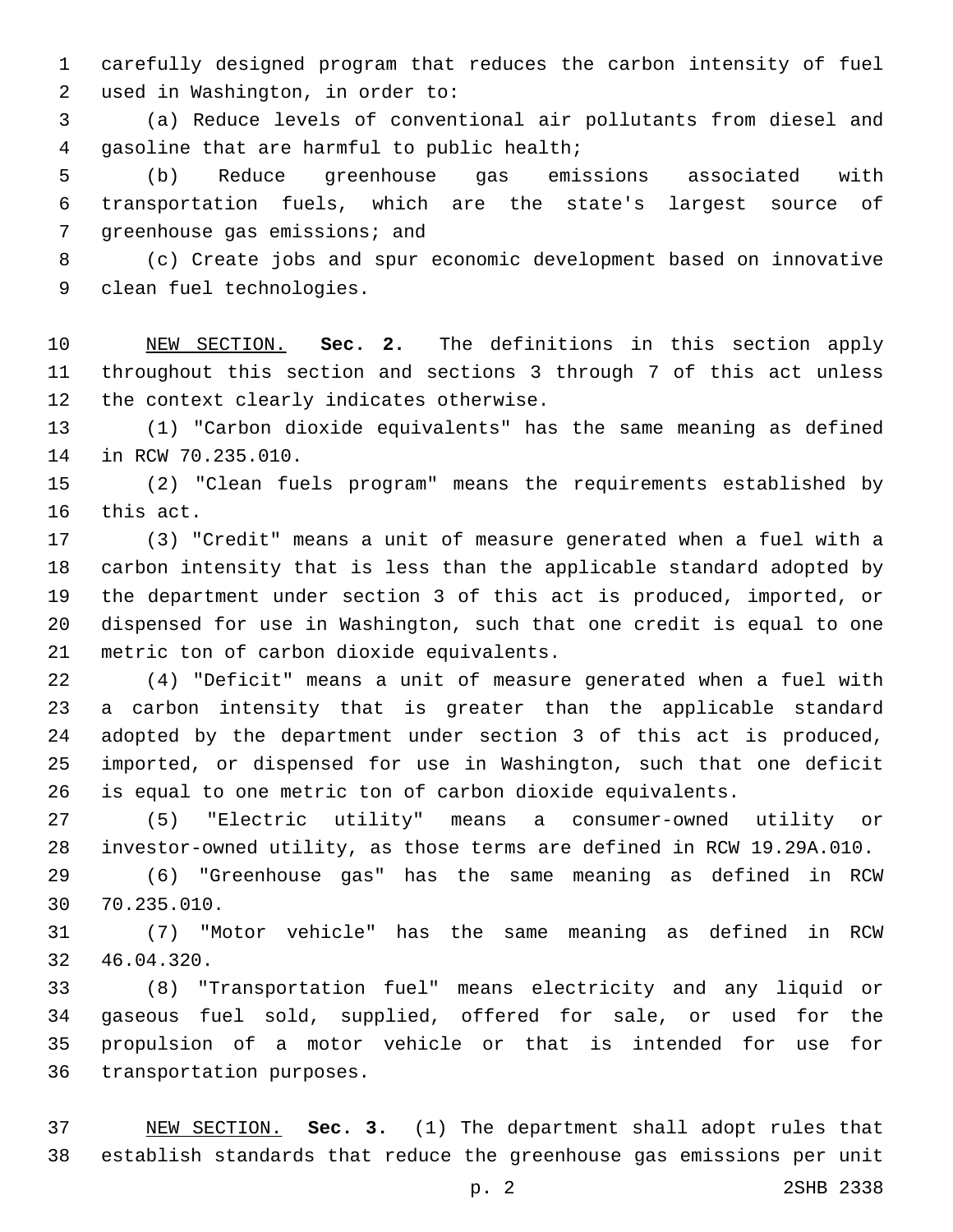of fuel energy (carbon intensity) in transportation fuels used in Washington. The rules adopted under this section must reduce the greenhouse gas emissions attributable to each unit of the fuels to ten percent below 2017 levels by 2028. Transportation fuels exported from Washington are not subject to these greenhouse gas emissions reduction requirements. The rules must establish a start date for the clean fuels program of January 1, 2020. To the extent the requirements of this act conflict with the requirements of chapter 9 19.112 RCW, the requirements of this act prevail.

 (2) The direction to the department to adopt rules under this section is not an acknowledgment, denial, or limitation of any authority of the department that existed prior to the effective date of this section to adopt rules related to the greenhouse gas emissions intensity of fuel under other provisions of this chapter including, but not limited to, RCW 70.94.151 and 70.94.331.

 NEW SECTION. **Sec. 4.** (1) The rules adopted by the department to achieve the greenhouse gas emissions reductions per unit of fuel energy specified in section 3 of this act must include, but are not limited to, the following:

 (a)(i) Standards for greenhouse gas emissions attributable to the transportation fuels throughout their life cycles, including but not limited to emissions from the production, storage, transportation, and combustion of transportation fuels and from changes in land use associated with transportation fuels. The standards adopted under this section may also address the efficiency of a fuel as used in a powertrain as compared to a reference fuel. In establishing the standards under this subsection, the department may consider and rely on carbon intensity calculations for transportation fuels used by similar programs in other states. The rules adopted by the department must neutrally consider the life-cycle emissions associated with transportation fuels with respect to the political jurisdiction in which the fuels originated, and may not discriminate against fuels on the basis of having originated in another state or jurisdiction. Nothing in this subsection shall be construed to prohibit inclusion or assessment of emissions related to fuel transportation in determining the carbon intensity of a fuel. If the department determines that it is necessary for purposes of accurately measuring greenhouse gas emissions associated with transportation fuels, the department may require transportation fuel suppliers to submit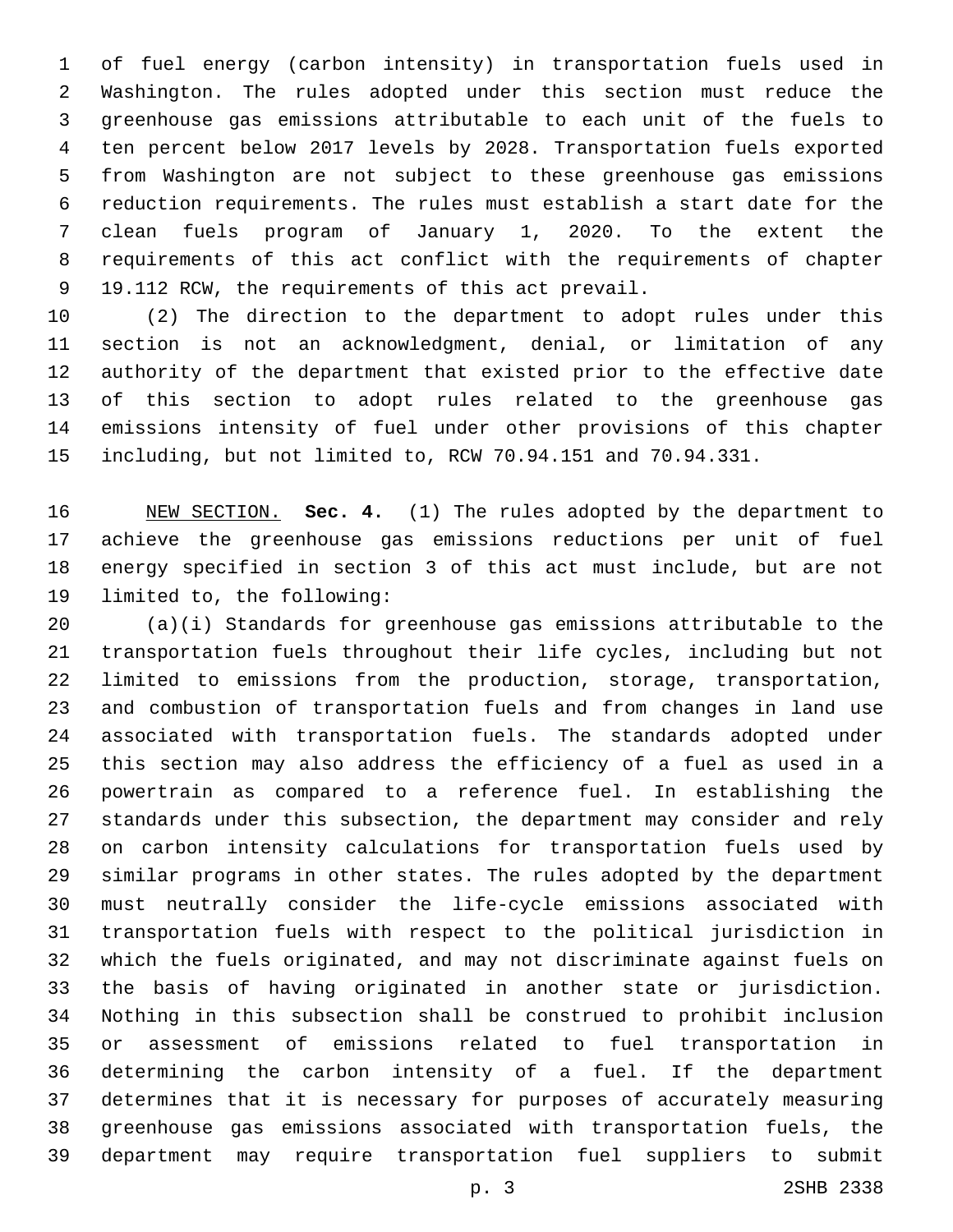greenhouse gas emissions data that is different from or additional to the greenhouse gas emissions data reported under RCW 3  $70.94.151(5)(a)(iii)$ ;

 (ii) The standards in (a)(i) of this subsection must measure greenhouse gas emissions associated with electricity based on a mix of generation resources specific to each electric utility participating in the clean fuels program. If the department determines that it is necessary for purposes of accurately measuring greenhouse gas emissions associated with electricity supplied by an electric utility, the department may require electric utilities participating in the clean fuels program to submit greenhouse gas emissions data that is different from or additional to the fuel mix disclosure information submitted under chapter 19.29A RCW;

 (iii) The rules adopted under this section must also include procedures for setting and adjusting the amounts of greenhouse gas emissions per unit of fuel energy that is assigned to transportation 17 fuels under  $(a)(i)$  of this subsection;

 (b) Provisions allowing for the achievement of limits on the greenhouse gas emissions intensity of transportation fuels in section 3 of this act to be achieved by any combination of transportation 21 fuels capable of meeting such standards;

 (c) Criteria and processes for the establishment of delayed implementation deadlines, if the department deems the delays to be 24 necessary to ensure adequate fuel supplies;

 (d) Exemptions for transportation fuels that are used in volumes 26 below thresholds adopted by the department;

 (e) Exemptions for transportation fuels used for the propulsion 28 of aircraft, vessels, or railroad locomotives;

 (f) Cost containment mechanisms, including but not limited to procedures that provide a means of compliance with the clean fuels program requirements in the event that a regulated person has not been able to acquire sufficient volumes of credits at the end of a 33 compliance period;

 (g)(i) Methods for assigning compliance obligations and tracking tradable credits that denote the generation, import, distribution, or acquisition of units of transportation fuel with associated life- cycle greenhouse gas emissions lower than the per-unit standard established in section 3 of this act. Transportation fuels with associated greenhouse gas emissions exceeding eighty percent of the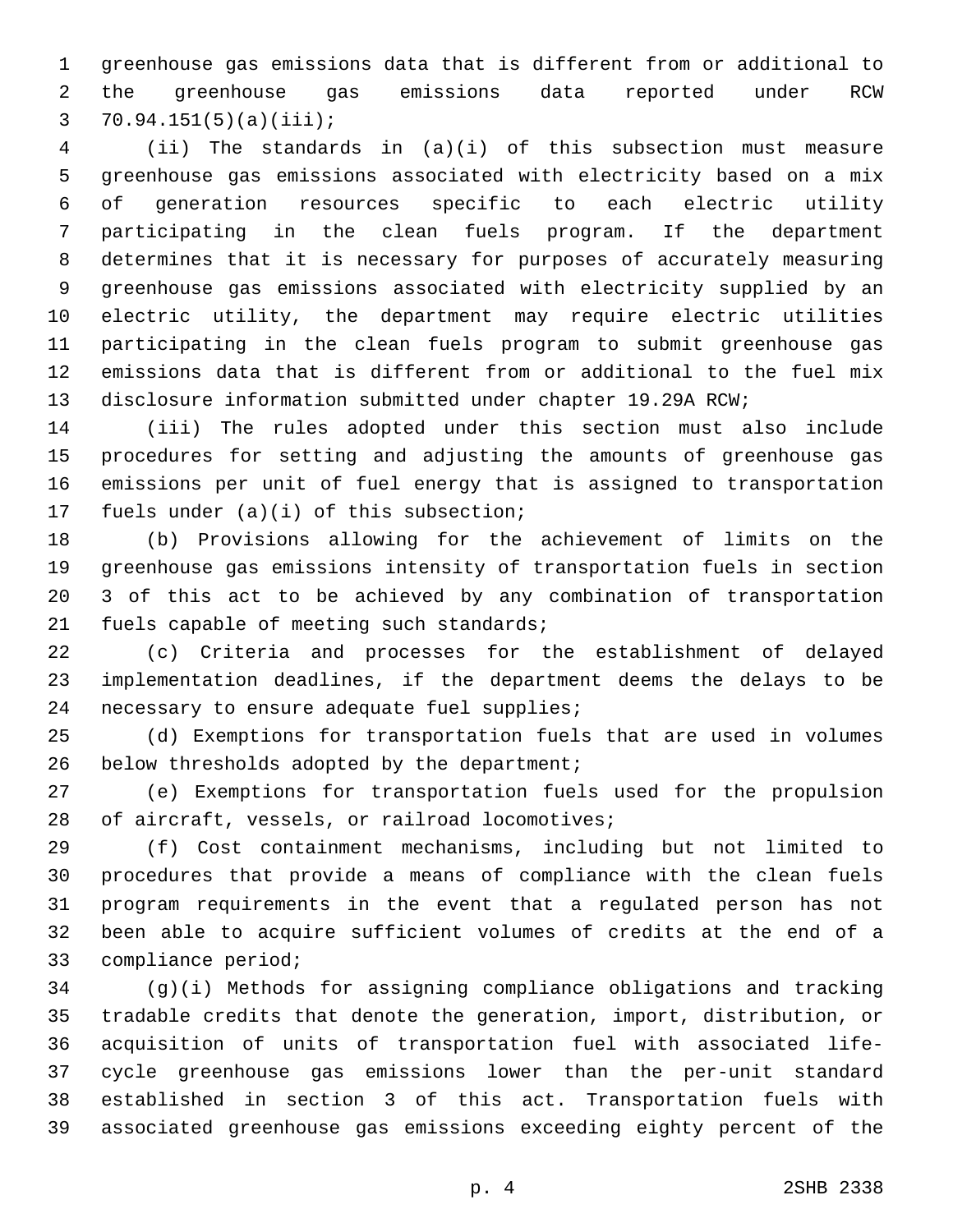standard established in section 3 of this act are not eligible to 2 generate credits under the clean fuels program;

 (ii) Mechanisms that allow credits to be traded and to be banked 4 for future compliance periods;

 (iii) Procedures for verifying the validity of credits and 6 deficits generated under the clean fuels program;

 (h) Requirements that producers or importers of transportation fuels that equal or exceed the per-unit standard established in section 3 of this act participate in the clean fuels program;

 (i) Mechanisms to elect to participate in the clean fuels program for persons associated with the supply chains of transportation fuels that do not equal or exceed the per-unit standard established in section 3 of this act, including producers, importers, distributors, 14 or retailers of such fuels;

 (j) Mechanisms for persons associated with the supply chains of transportation fuels that are used for purposes that are exempt from the clean fuels program compliance obligations, including but not limited to fuels used by aircraft, vessels, and railroad locomotives, to elect to participate in the clean fuels program;

 (k) Authority for the department to designate an entity to aggregate and use unclaimed credits associated with persons that elect not to participate in the clean fuels program under (i) of this subsection.

 (2) Except where otherwise provided in sections 2 through 7 of this act, the department should seek to adopt rules that are consistent with the regulatory standards, exemptions, reporting obligations, and other clean fuels program compliance requirements of other states that have adopted low carbon fuel standards or similar greenhouse gas emissions requirements applicable specifically to 30 transportation fuels.

 (3) In adopting rules under this section, the department must consider whether actions taken or credits generated under the clean fuels program are eligible for purposes of compliance with the clean air rule, chapter 173-442 WAC as of the effective date of this section, and whether actions taken or emissions reduction units generated under the clean air rule may be used for purposes of 37 compliance with this section.

 NEW SECTION. **Sec. 5.** (1)(a) Each producer or importer of transportation fuels whose associated greenhouse gas emissions are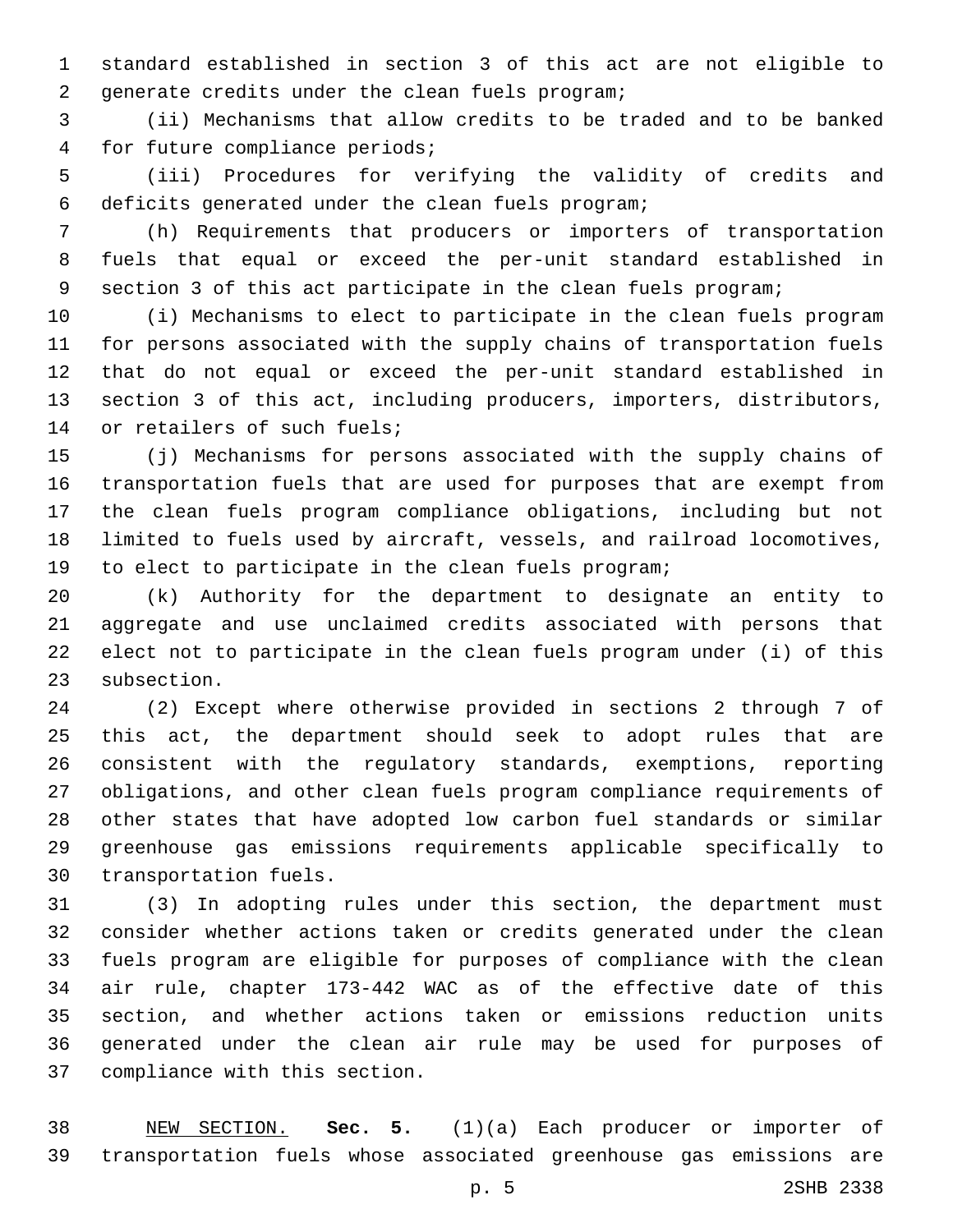greater than or equal to the per-unit standard established in section 3 of this act must register with the department.2

 (b) Producers and importers of other transportation fuels must register with the department if they elect to participate in the 5 clean fuels program.

 (2) Each transaction transferring ownership of transportation fuels for which clean fuels program participation is mandated or has been chosen must be accompanied by documentation assigning the clean fuels program compliance responsibility associated with the fuels, 10 including the assignment of associated credits.

 (3) The department may adopt rules requiring the periodic reporting of information to the department by producers and importers of transportation fuels participating in the clean fuels program.

 NEW SECTION. **Sec. 6.** (1)(a) Twenty-five percent of the revenues generated by an electric utility from credits earned under the clean fuels program must be expended by the electric utility on transportation electrification projects. These transportation electrification projects must be located within a federally designated nonattainment or maintenance area if such a nonattainment or maintenance area is within the service area of the utility.

 (b) The department may adopt requirements for the expenditure of revenues from credits earned under the clean fuels program that are applicable to the seventy-five percent of revenues not subject to the requirements of (a) of this subsection. Any requirements for the expenditure of revenues from credits earned under the clean fuels program must be developed in consultation with electric utilities.

 (c) Electric utilities that elect to participate in the clean fuels program must annually provide information to the department accounting for and briefly describing all expenditures of revenues generated from credits earned under the clean fuels program.

 (2) All penalties recovered under this chapter for violations of the clean fuels program requirements must be paid into the state treasury and credited to the air pollution control account established in RCW 70.94.015. After deductions of amounts necessary to cover the department's administrative and enforcement expenses, the department must use penalty moneys to provide grants to local governments in federally designated nonattainment and maintenance areas for transportation electrification projects.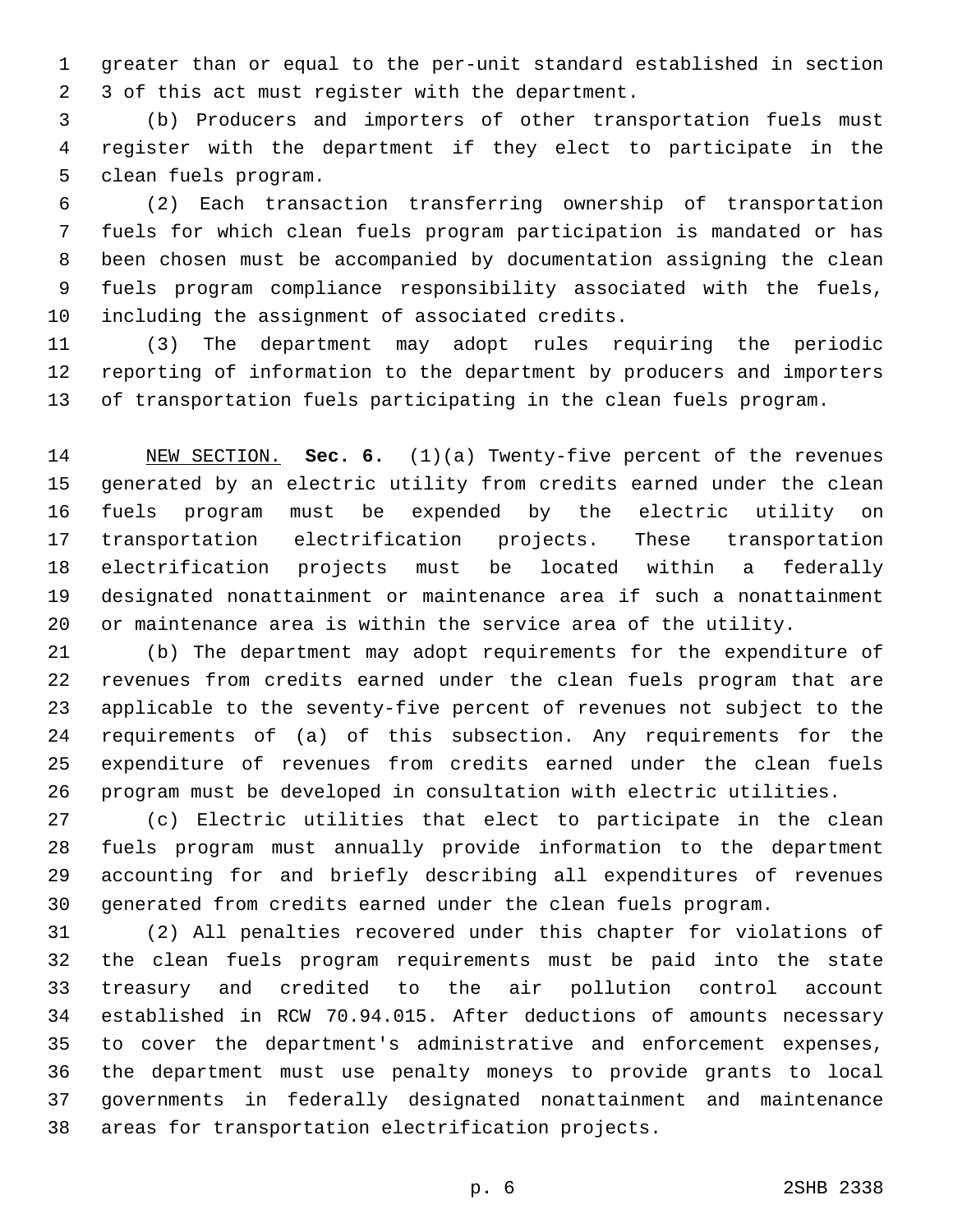NEW SECTION. **Sec. 7.** (1) Beginning April 1, 2021, and each April 1st thereafter, the department must submit a report to the legislature, consistent with RCW 43.01.036, that includes the following information regarding the previous calendar year of clean fuels program activities:

 (a) The number of credits and deficits generated by entities 7 participating in the clean fuels program;

 (b) The volumes, and mean prices per unit of energy, of each transportation fuel used to comply with the requirements of the clean 10 fuels program; and

 (c) Recommendations, in the form of draft legislation, for any changes to sections 2 through 6 of this act that are needed in order to more efficiently achieve the greenhouse gas emissions reduction 14 goals of the clean fuels program.

 (2) By December 1, 2026, the joint legislative audit and review committee must analyze the impacts of the initial five years of clean fuels program implementation, and must submit a report summarizing the analysis to the legislature. The analysis must include, at 19 minimum, the following components:

 (a) Quantitative and qualitative costs and benefits, including environmental and public health costs and benefits, of complying with the rules adopted under this act for regulated parties and persons that voluntarily participate in the clean fuels program;

 (b) Calculations of the total greenhouse gas emissions avoided as a result of the requirements of the clean fuels program;

 (c) An assessment of the impact of the clean fuels program on volumetric prices of gasoline, diesel, and other transportation fuels 28 in Washington;

 (d) A summary of the estimated total statewide costs and benefits attributable to the clean fuels program, including state agency administrative costs and regulated entity compliance costs, per ton of greenhouse gas emissions reductions achieved by the clean fuels 33 program; and

 (e) The current and projected future availability of fuels with 35 low associated greenhouse gas emissions.

 **Sec. 8.** RCW 46.17.365 and 2015 3rd sp.s. c 44 s 202 are each 37 amended to read as follows:

 (1) A person applying for a motor vehicle registration and paying 39 the vehicle license fee required in RCW  $46.17.350(1)$  (a), (d), (e),

p. 7 2SHB 2338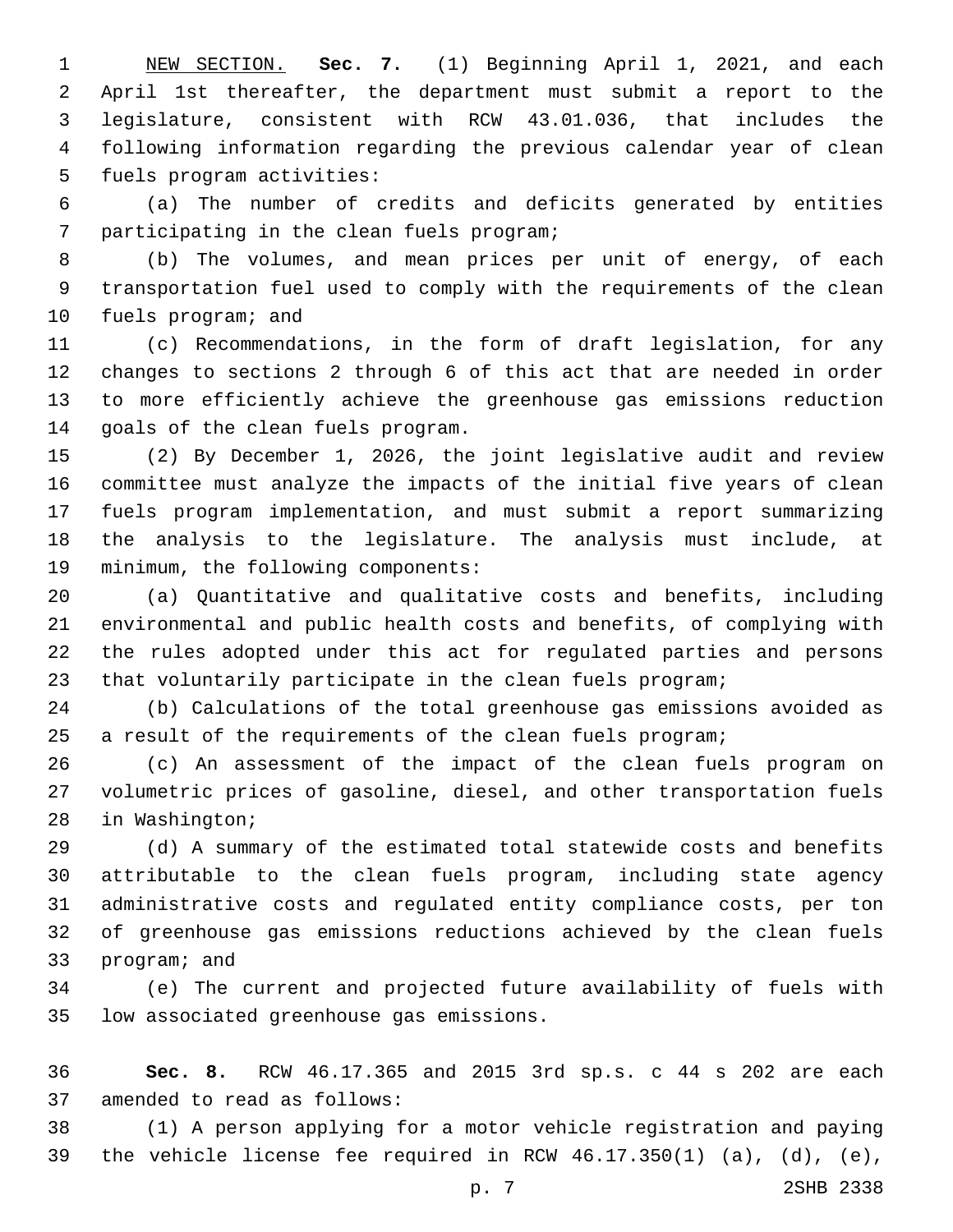(h), (j), (n), and (o) shall pay a motor vehicle weight fee in addition to all other fees and taxes required by law.

 (a) For vehicle registrations that are due or become due before July 1, 2016, the motor vehicle weight fee:4

(i) Must be based on the motor vehicle scale weight;

 (ii) Is the difference determined by subtracting the vehicle license fee required in RCW 46.17.350 from the license fee in 8 Schedule B of RCW 46.17.355, plus two dollars; and

(iii) Must be distributed under RCW 46.68.415.9

 (b) For vehicle registrations that are due or become due on or 11 after July 1, 2016, the motor vehicle weight fee:

(i) Must be based on the motor vehicle scale weight as follows:

| 13 | WEIGHT                 | <b>FEE</b> |
|----|------------------------|------------|
| 14 | $4,000$ pounds         | \$25.00    |
| 15 | $6,000$ pounds         | \$45.00    |
| 16 | $8,000$ pounds         | \$65.00    |
| 17 | 16,000 pounds and over | \$72.00;   |

 (ii) If the resultant motor vehicle scale weight is not listed in the table provided in (b)(i) of this subsection, must be increased to 20 the next highest weight; and

 (iii) Must be distributed under RCW 46.68.415 unless prior to July 1, 2023, the actions described in (b)(iii)(A) or (B) of this subsection occur, in which case the portion of the revenue that is the result of the fee increased in this subsection must be distributed to the connecting Washington account created under RCW 46.68.395.26

 (A) Any state agency files a notice of rule making under chapter 34.05 RCW, absent explicit legislative authorization enacted 29 subsequent to July 1, 2015, for a rule regarding a fuel standard based upon or defined by the carbon intensity of fuel, including a 31 low carbon fuel standard or clean fuel standard.

 (B) Any state agency otherwise enacts, adopts, orders, or in any way implements a fuel standard based upon or defined by the carbon intensity of fuel, including a low carbon fuel standard or clean fuel standard, without explicit legislative authorization enacted 36 subsequent to July 1, 2015.

 (C) Nothing in this subsection acknowledges, establishes, or creates legal authority for the department of ecology or any other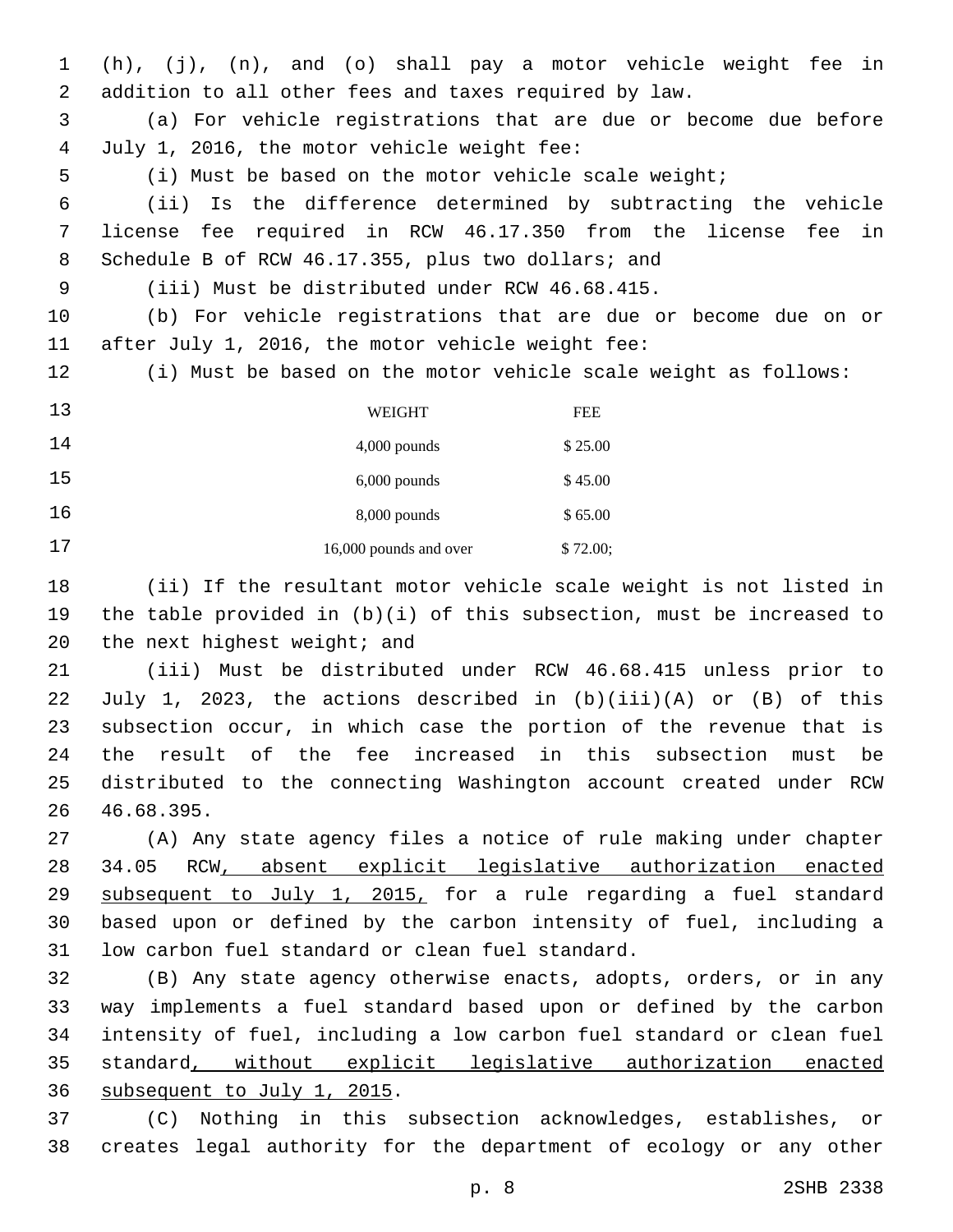state agency to enact, adopt, order, or in any way implement a fuel standard based upon or defined by the carbon intensity of fuel, including a low carbon fuel standard or clean fuel standard.

 (2) A person applying for a motor home vehicle registration shall, in lieu of the motor vehicle weight fee required in subsection (1) of this section, pay a motor home vehicle weight fee of seventy- five dollars in addition to all other fees and taxes required by law. The motor home vehicle weight fee must be distributed under RCW 46.68.415.9

 (3) Beginning July 1, 2022, in addition to the motor vehicle weight fee as provided in subsection (1) of this section, the department, county auditor or other agent, or subagent appointed by the director must require an applicant to pay an additional weight fee of ten dollars, which must be distributed to the multimodal transportation account under RCW 47.66.070 unless prior to July 1, 2023, the actions described in (a) or (b) of this subsection occur, in which case the portion of the revenue that is the result of the fee increased in this subsection must be distributed to the connecting Washington account created under RCW 46.68.395.

 (a) Any state agency files a notice of rule making under chapter 34.05 RCW, absent explicit legislative authorization enacted subsequent to July 1, 2015, for a rule regarding a fuel standard based upon or defined by the carbon intensity of fuel, including a 24 low carbon fuel standard or clean fuel standard.

 (b) Any state agency otherwise enacts, adopts, orders, or in any way implements a fuel standard based upon or defined by the carbon intensity of fuel, including a low carbon fuel standard or clean fuel standard, without explicit legislative authorization enacted 29 subsequent to July 1, 2015.

 (c) Nothing in this subsection acknowledges, establishes, or creates legal authority for the department of ecology or any other state agency to enact, adopt, order, or in any way implement a fuel standard based upon or defined by the carbon intensity of fuel, including a low carbon fuel standard or clean fuel standard.

(4) The department shall:35

 (a) Rely on motor vehicle empty scale weights provided by vehicle manufacturers, or other sources defined by the department, to 38 determine the weight of each motor vehicle; and

 (b) Adopt rules for determining weight for vehicles without 40 manufacturer empty scale weights.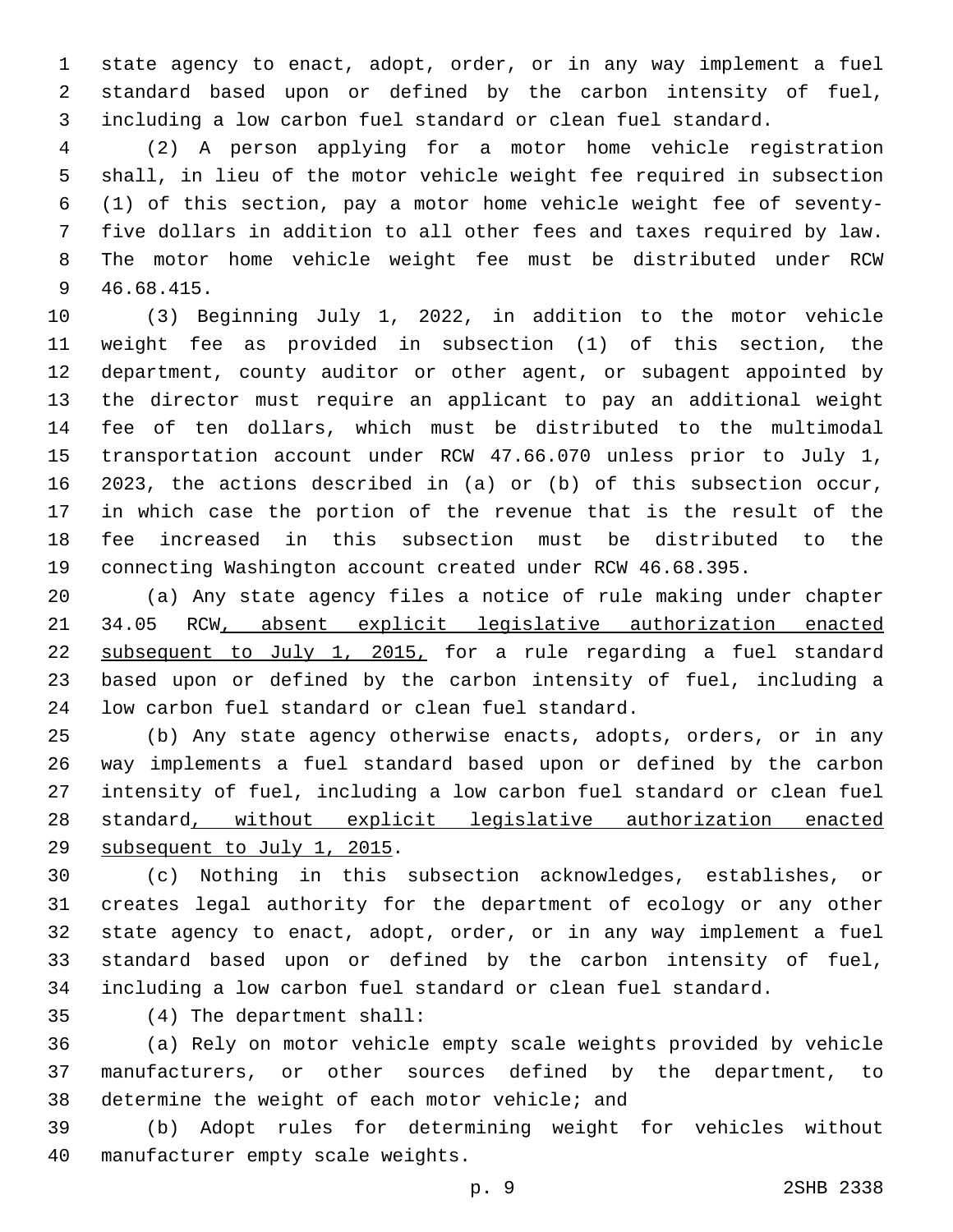**Sec. 9.** RCW 46.25.100 and 2015 3rd sp.s. c 44 s 208 are each 2 amended to read as follows:

 (1) When a person has been disqualified from operating a commercial motor vehicle, the person is not entitled to have the commercial driver's license or commercial learner's permit restored until after the expiration of the appropriate disqualification period required under RCW 46.25.090 or until the department has received a drug and alcohol assessment and evidence is presented of satisfactory participation in or completion of any required drug or alcohol treatment program for ending the disqualification under RCW 46.25.090(7). After expiration of the appropriate period and upon payment of a requalification fee of twenty dollars until June 30, 2016, and thirty-five dollars beginning July 1, 2016, or one hundred fifty dollars if the person has been disqualified under RCW 46.25.090(7), the person may apply for a new, duplicate, or renewal commercial driver's license or commercial learner's permit as provided by law. If the person has been disqualified for a period of one year or more, the person shall demonstrate that he or she meets the commercial driver's license or commercial learner's permit qualification standards specified in RCW 46.25.060.

 (2) The fees under this section must be deposited into the highway safety fund unless prior to July 1, 2023, the actions described in (a) or (b) of this subsection occur, in which case the portion of the revenue that is the result of the fee increased in section 208, chapter 44, Laws of 2015 3rd sp. sess. must be distributed to the connecting Washington account created under RCW 46.68.395.27

 (a) Any state agency files a notice of rule making under chapter 34.05 RCW, absent explicit legislative authorization enacted subsequent to July 1, 2015, for a rule regarding a fuel standard based upon or defined by the carbon intensity of fuel, including a 32 low carbon fuel standard or clean fuel standard.

 (b) Any state agency otherwise enacts, adopts, orders, or in any way implements a fuel standard based upon or defined by the carbon intensity of fuel, including a low carbon fuel standard or clean fuel standard, without explicit legislative authorization enacted 37 subsequent to July 1, 2015.

 (c) Nothing in this subsection acknowledges, establishes, or creates legal authority for the department of ecology or any other state agency to enact, adopt, order, or in any way implement a fuel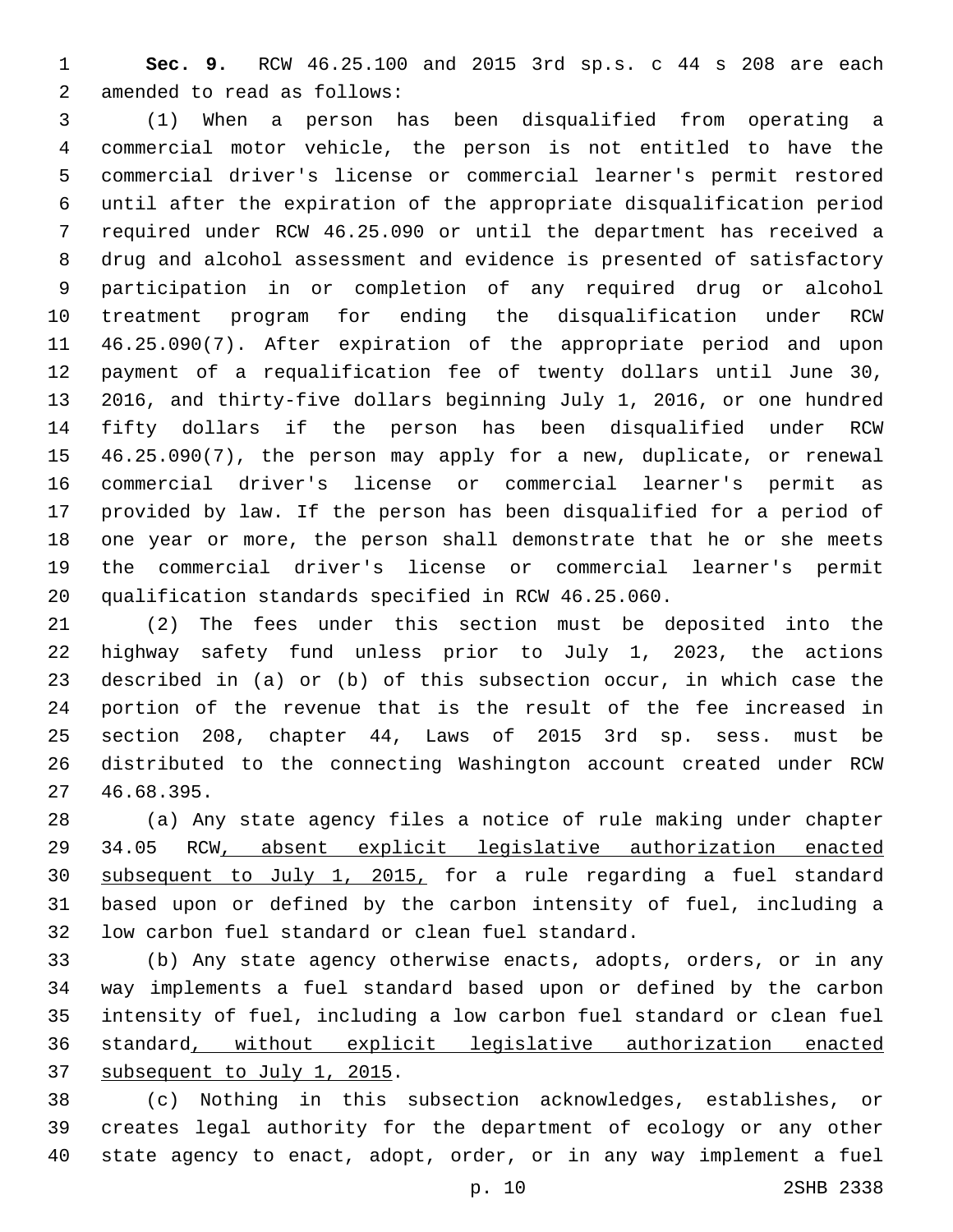standard based upon or defined by the carbon intensity of fuel, including a low carbon fuel standard or clean fuel standard.

 **Sec. 10.** RCW 46.20.202 and 2017 c 310 s 3 are each amended to 4 read as follows:

 (1) The department may enter into a memorandum of understanding with any federal agency for the purposes of facilitating the crossing of the border between the state of Washington and the Canadian 8 province of British Columbia.

 (2) The department may enter into an agreement with the Canadian province of British Columbia for the purposes of implementing a 11 border-crossing initiative.

 (3)(a) The department may issue an enhanced driver's license or identicard for the purposes of crossing the border between the state of Washington and the Canadian province of British Columbia to an applicant who provides the department with proof of: United States citizenship, identity, and state residency. The department shall continue to offer a standard driver's license and identicard. If the department chooses to issue an enhanced driver's license, the department must allow each applicant to choose between a standard driver's license or identicard, or an enhanced driver's license or 21 identicard.

 (b) The department shall implement a one-to-many biometric matching system for the enhanced driver's license or identicard. An applicant for an enhanced driver's license or identicard shall submit a biometric identifier as designated by the department. The biometric identifier must be used solely for the purpose of verifying the identity of the holders and for any purpose set out in RCW 46.20.037. Applicants are required to sign a declaration acknowledging their 29 understanding of the one-to-many biometric match.

 (c) The enhanced driver's license or identicard must include reasonable security measures to protect the privacy of Washington state residents, including reasonable safeguards to protect against unauthorized disclosure of data about Washington state residents. If the enhanced driver's license or identicard includes a radio frequency identification chip, or similar technology, the department shall ensure that the technology is encrypted or otherwise secure 37 from unauthorized data access.

 (d) The requirements of this subsection are in addition to the requirements otherwise imposed on applicants for a driver's license

p. 11 2SHB 2338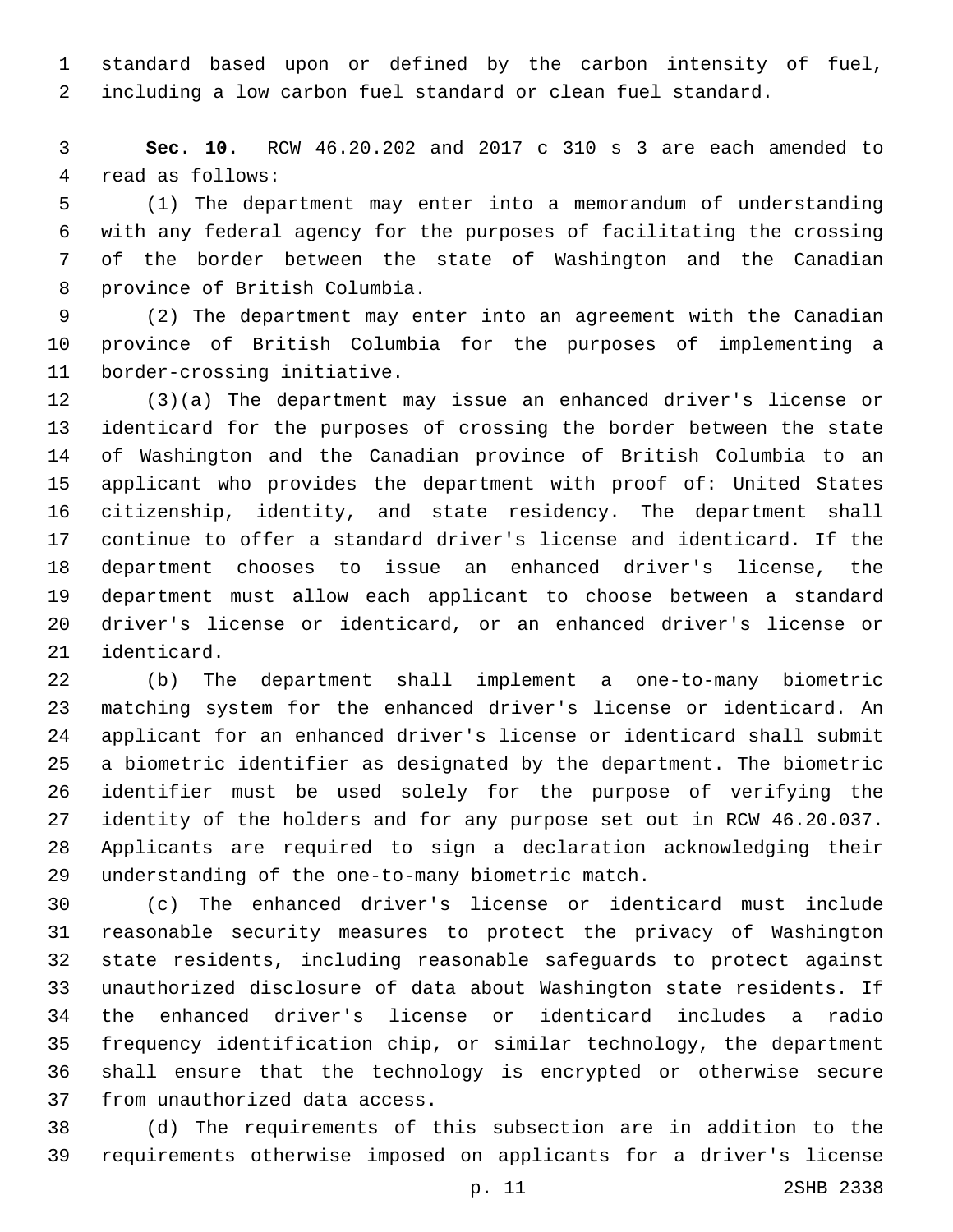or identicard. The department shall adopt such rules as necessary to meet the requirements of this subsection. From time to time the department shall review technological innovations related to the security of identity cards and amend the rules related to enhanced driver's licenses and identicards as the director deems consistent with this section and appropriate to protect the privacy of 7 Washington state residents.

 (e) Notwithstanding RCW 46.20.118, the department may make images associated with enhanced drivers' licenses or identicards from the negative file available to United States customs and border agents 11 for the purposes of verifying identity.

 (4) Beginning on July 23, 2017, the fee for an enhanced driver's license or enhanced identicard is twenty-four dollars, which is in addition to the fees for any regular driver's license or identicard. If the enhanced driver's license or enhanced identicard is issued, renewed, or extended for a period other than six years, the fee for each class is four dollars for each year that the enhanced driver's license or enhanced identicard is issued, renewed, or extended.

 (5) The enhanced driver's license and enhanced identicard fee under this section must be deposited into the highway safety fund unless prior to July 1, 2023, the actions described in (a) or (b) of this subsection occur, in which case the portion of the revenue that is the result of the fee increased in section 209, chapter 44, Laws of 2015 3rd sp. sess. must be distributed to the connecting 25 Washington account created under RCW 46.68.395.

 (a) Any state agency files a notice of rule making under chapter 34.05 RCW, absent explicit legislative authorization enacted subsequent to July 1, 2015, for a rule regarding a fuel standard based upon or defined by the carbon intensity of fuel, including a 30 low carbon fuel standard or clean fuel standard.

 (b) Any state agency otherwise enacts, adopts, orders, or in any way implements a fuel standard based upon or defined by the carbon intensity of fuel, including a low carbon fuel standard or clean fuel standard, without explicit legislative authorization enacted 35 subsequent to July 1, 2015.

 (c) Nothing in this subsection acknowledges, establishes, or creates legal authority for the department of ecology or any other state agency to enact, adopt, order, or in any way implement a fuel standard based upon or defined by the carbon intensity of fuel, including a low carbon fuel standard or clean fuel standard.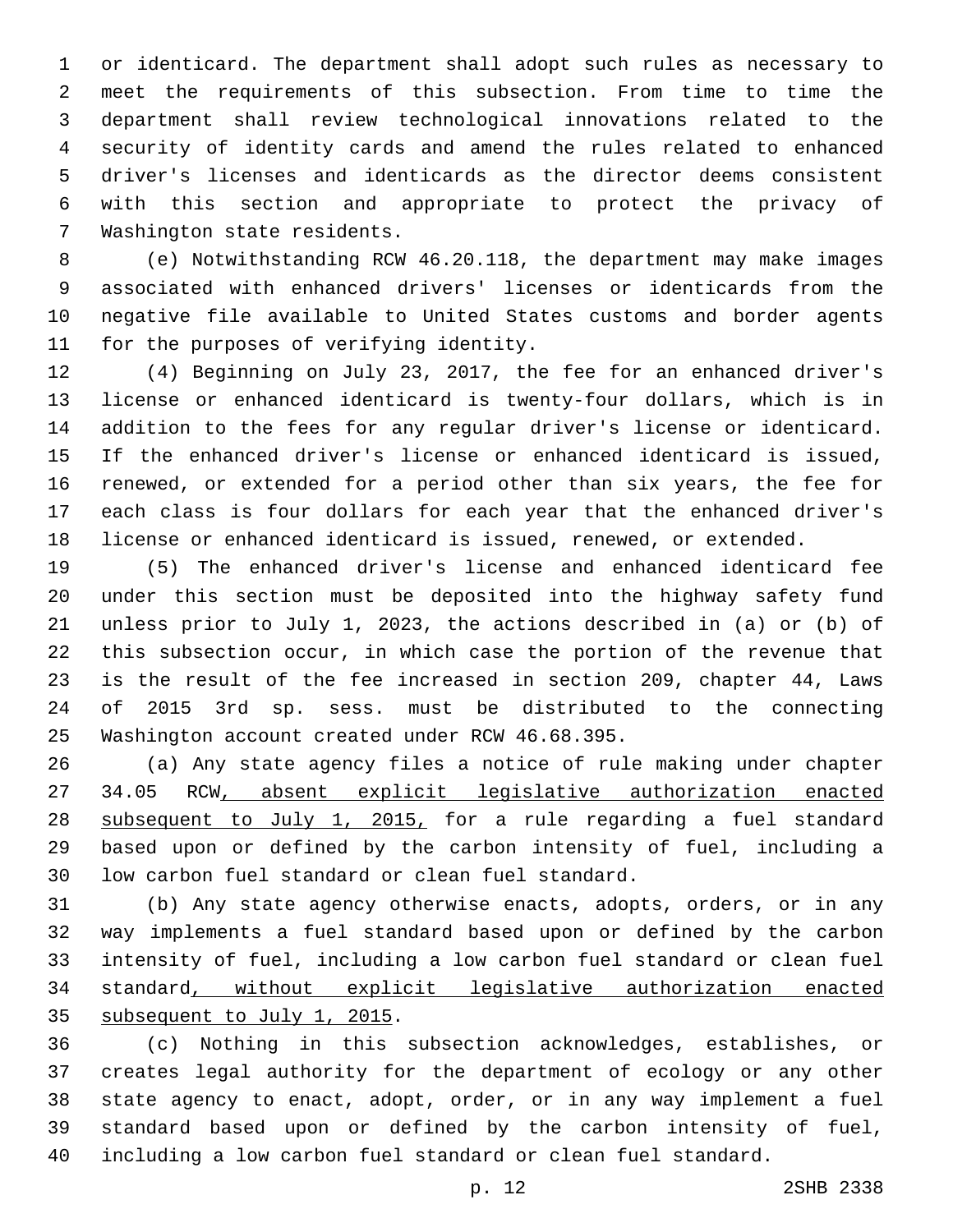**Sec. 11.** RCW 46.25.052 and 2015 3rd sp.s. c 44 s 206 are each 2 amended to read as follows:

 (1) The department may issue a CLP to an applicant who is at least eighteen years of age and holds a valid Washington state 5 driver's license and who has:

 (a) Submitted an application on a form or in a format provided by 7 the department;

 (b) Passed the general knowledge examination required for issuance of a CDL under RCW 46.25.060 for the commercial motor vehicle classification in which the applicant operates or expects to 11 operate; and

 (c) Paid the appropriate examination fee or fees and an application fee of ten dollars until June 30, 2016, and forty dollars 14 beginning July 1, 2016.

 (2) A CLP must be marked "commercial learner's permit" or "CLP," and must be, to the maximum extent practicable, tamperproof. Other than a photograph of the applicant, it must include, but not be limited to, the information required on a CDL under RCW 46.25.080(1).

 (3) The holder of a CLP may drive a commercial motor vehicle on a highway only when in possession of a valid driver's license and accompanied by the holder of a valid CDL who has the proper CDL classification and endorsement or endorsements necessary to operate the commercial motor vehicle. The CDL holder must at all times be physically present in the front seat of the vehicle next to the CLP holder or, in the case of a passenger vehicle, directly behind or in the first row behind the driver and must have the CLP holder under 27 observation and direct supervision.

 (4) A CLP may be classified in the same manner as a CDL under RCW  $46.25.080(2)(a)$ .

 (5) CLPs may be issued with only P, S, or N endorsements as 31 described in RCW 46.25.080(2)(b).

 (a) The holder of a CLP with a P endorsement must have taken and passed the P endorsement knowledge examination. The holder of a CLP with a P endorsement is prohibited from operating a commercial motor vehicle carrying passengers other than authorized employees or representatives of the department and the federal motor carrier safety administration, examiners, other trainees, and the CDL holder accompanying the CLP holder as required under subsection (2) of this section. The P endorsement must be class specific.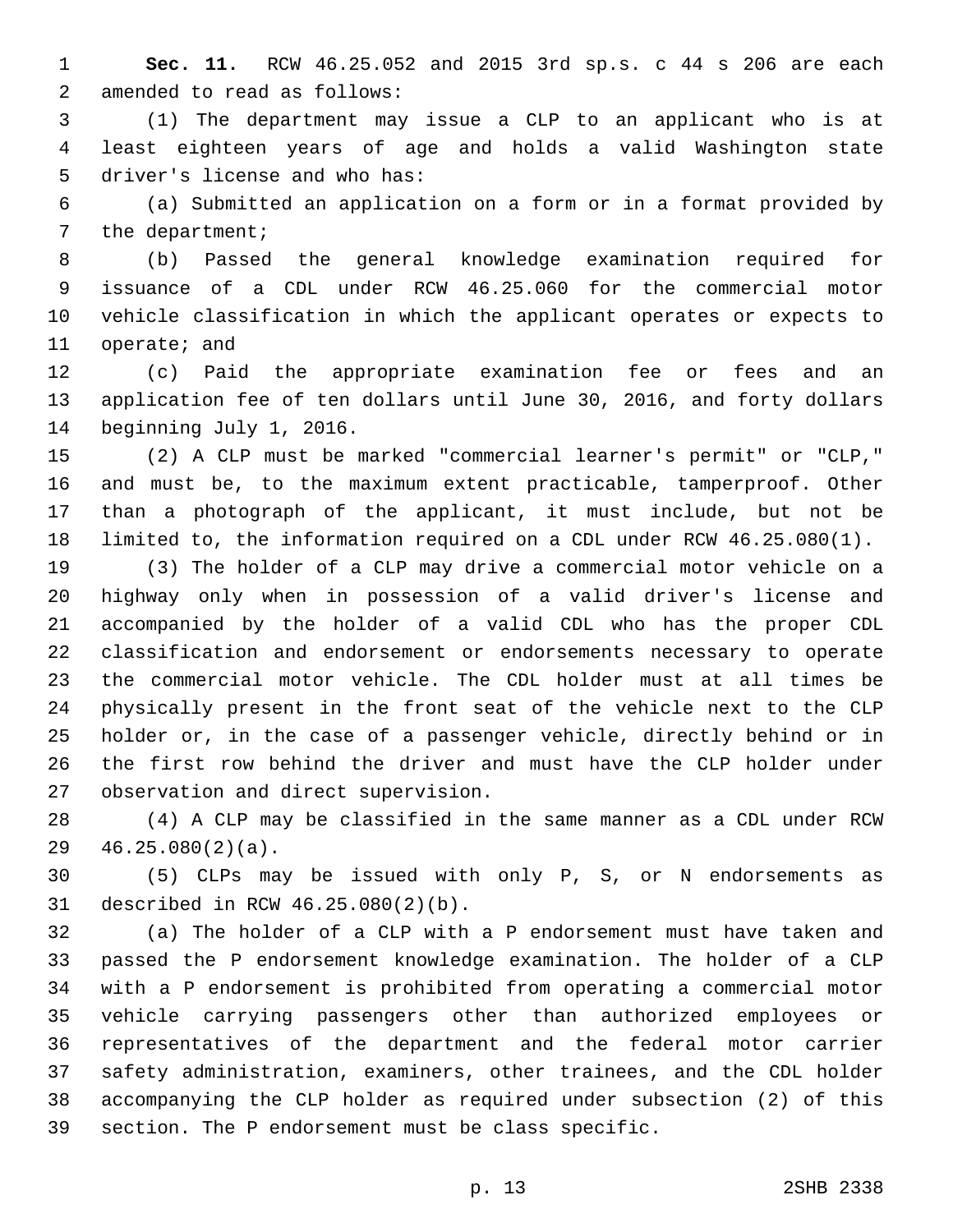(b) The holder of a CLP with an S endorsement must have taken and passed the S endorsement knowledge examination. The holder of a CLP with an S endorsement is prohibited from operating a school bus with passengers other than authorized employees or representatives of the department and the federal motor carrier safety administration, examiners, other trainees, and the CDL holder accompanying the CLP holder as required under subsection (2) of this section.

 (c) The holder of a CLP with an N endorsement must have taken and passed the N endorsement knowledge examination. The holder of a CLP with an N endorsement may only operate an empty tank vehicle and is prohibited from operating any tank vehicle that previously contained hazardous materials and has not been purged of any residue.

 (6) A CLP may be issued with appropriate restrictions as described in RCW 46.25.080(2)(c). In addition, a CLP may be issued 15 with the following restrictions:

 (a) "P" restricts the driver from operating a bus with 17 passengers;

 (b) "X" restricts the driver from operating a tank vehicle that 19 contains cargo; and

(c) Any restriction as established by rule of the department.

 (7) The holder of a CLP is not authorized to operate a commercial 22 motor vehicle transporting hazardous materials.

 (8) A CLP may not be issued for a period to exceed one hundred eighty days. The department may renew the CLP for one additional one hundred eighty-day period without requiring the CLP holder to retake the general and endorsement knowledge examinations.

 (9) The department must transmit the fees collected for CLPs to the state treasurer for deposit in the highway safety fund unless prior to July 1, 2023, the actions described in (a) or (b) of this subsection occur, in which case the portion of the revenue that is the result of the fee increased in section 206, chapter 44, Laws of 2015 3rd sp. sess. must be distributed to the connecting Washington 33 account created under RCW 46.68.395.

 (a) Any state agency files a notice of rule making under chapter 34.05 RCW, absent explicit legislative authorization enacted subsequent to July 1, 2015, for a rule regarding a fuel standard based upon or defined by the carbon intensity of fuel, including a 38 low carbon fuel standard or clean fuel standard.

 (b) Any state agency otherwise enacts, adopts, orders, or in any way implements a fuel standard based upon or defined by the carbon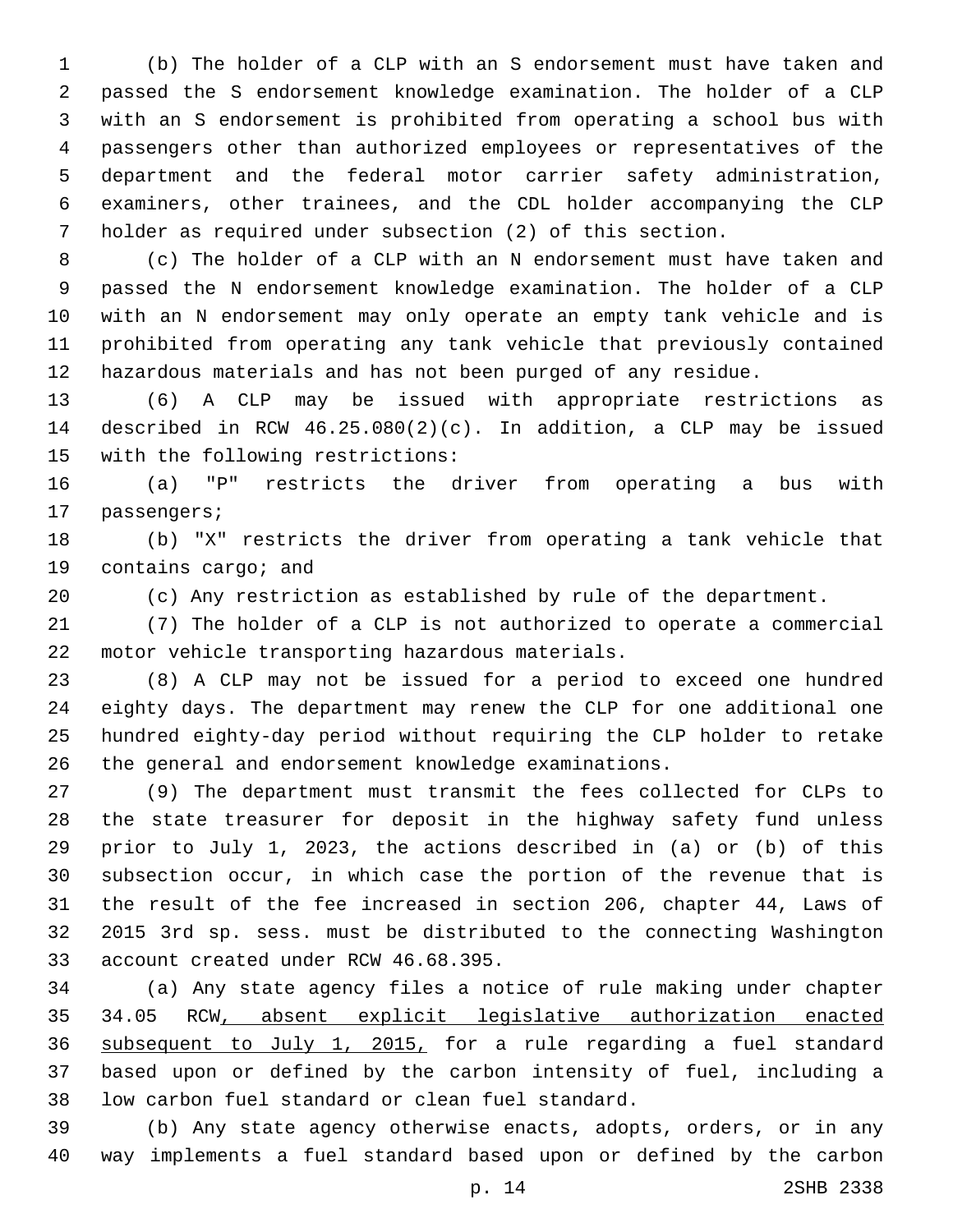intensity of fuel, including a low carbon fuel standard or clean fuel standard, without explicit legislative authorization enacted 3 subsequent to July 1, 2015.

 (c) Nothing in this subsection acknowledges, establishes, or creates legal authority for the department of ecology or any other state agency to enact, adopt, order, or in any way implement a fuel standard based upon or defined by the carbon intensity of fuel, including a low carbon fuel standard or clean fuel standard.

 **Sec. 12.** RCW 46.25.060 and 2015 3rd sp.s. c 44 s 207 are each 10 amended to read as follows:

 (1)(a) No person may be issued a commercial driver's license 12 unless that person:

13 (i) Is a resident of this state;

 (ii) Has successfully completed a course of instruction in the operation of a commercial motor vehicle that has been approved by the director or has been certified by an employer as having the skills and training necessary to operate a commercial motor vehicle safely;

 (iii) If he or she does not hold a valid commercial driver's license of the appropriate classification, has been issued a commercial learner's permit under RCW 46.25.052; and

 (iv) Has passed a knowledge and skills examination for driving a commercial motor vehicle that complies with minimum federal standards established by federal regulation enumerated in 49 C.F.R. Part 383, subparts F, G, and H, in addition to other requirements imposed by state law or federal regulation. The department may not allow the person to take the skills examination during the first fourteen days after initial issuance of the person's commercial learner's permit. The examinations must be prescribed and conducted by the department.

 (b) In addition to the fee charged for issuance or renewal of any license, the applicant shall pay a fee of no more than ten dollars until June 30, 2016, and thirty-five dollars beginning July 1, 2016, for the classified knowledge examination, classified endorsement knowledge examination, or any combination of classified license and endorsement knowledge examinations. The applicant shall pay a fee of no more than one hundred dollars until June 30, 2016, and two hundred fifty dollars beginning July 1, 2016, for each classified skill examination or combination of classified skill examinations conducted 38 by the department.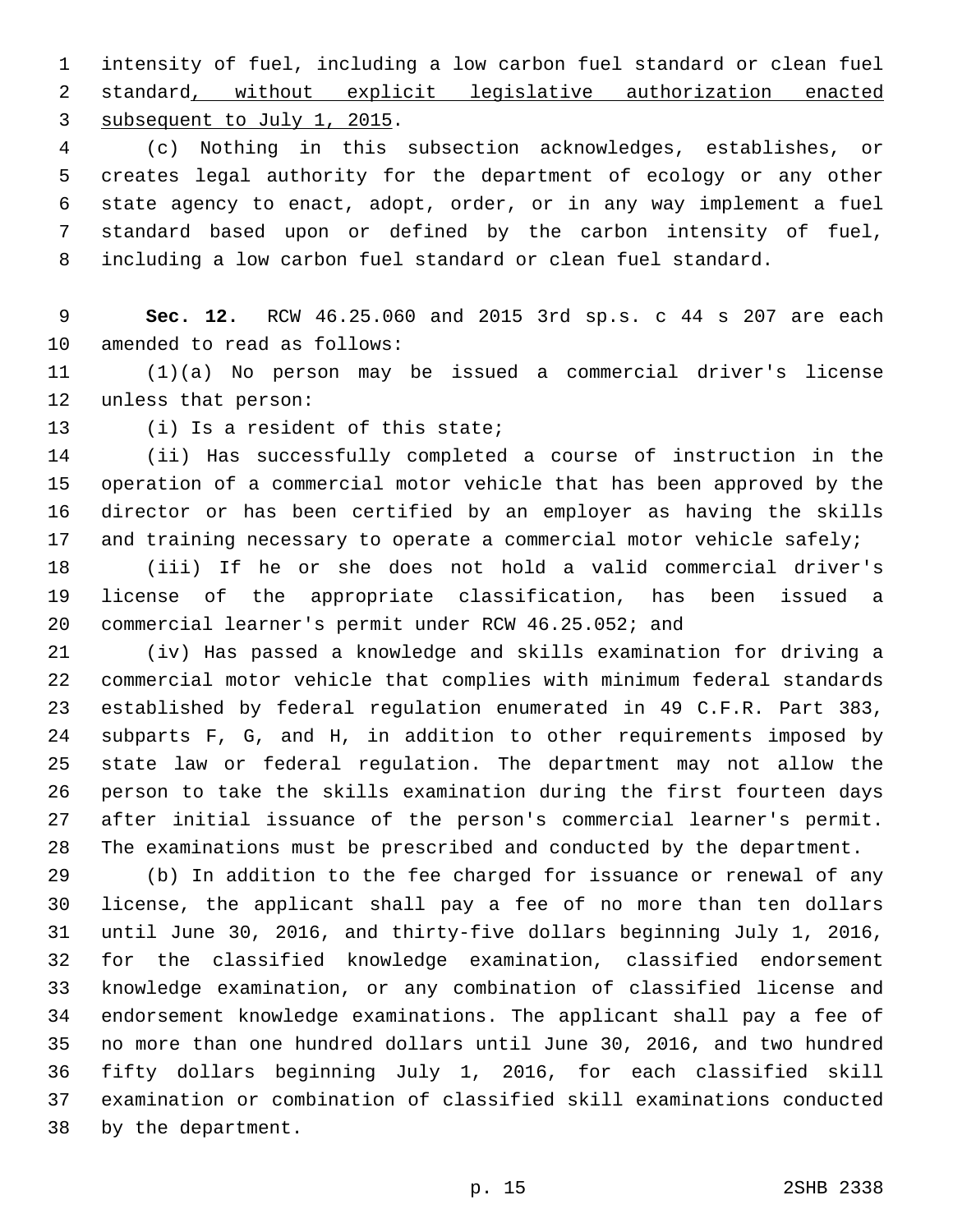(c) The department may authorize a person, including an agency of this or another state, an employer, a private driver training facility, or other private institution, or a department, agency, or instrumentality of local government, to administer the skills examination specified by this section under the following conditions:

 (i) The examination is the same which would otherwise be 7 administered by the state;

 (ii) The third party has entered into an agreement with the state 9 that complies with the requirements of 49 C.F.R. Sec. 383.75; and

 (iii) The director has adopted rules as to the third party testing program and the development and justification for fees 12 charged by any third party.

 (d) If the applicant's primary use of a commercial driver's license is for any of the following, then the applicant shall pay a fee of no more than seventy-five dollars until June 30, 2016, and two hundred twenty-five dollars beginning July 1, 2016, for the classified skill examination or combination of classified skill examinations whether conducted by the department or a third-party 19 tester:

 (i) Public benefit not-for-profit corporations that are federally 21 supported head start programs; or

 (ii) Public benefit not-for-profit corporations that support early childhood education and assistance programs as described in RCW  $((43.215.405(2)))$   $43.216.505(2)$ .

 (e) Beginning July 1, 2016, if the applicant's primary use of a commercial driver's license is to drive a school bus, the applicant shall pay a fee of no more than one hundred dollars for the classified skill examination or combination of classified skill 29 examinations conducted by the department.

 (f) Beginning July 1, 2016, payment of the examination fees under this subsection entitles the applicant to take the examination up to 32 two times in order to pass.

 (2)(a) The department may waive the skills examination and the requirement for completion of a course of instruction in the operation of a commercial motor vehicle specified in this section for a commercial driver's license applicant who meets the requirements of 37 49 C.F.R. Sec. 383.77.

 (b) An applicant who operates a commercial motor vehicle for agribusiness purposes is exempt from the course of instruction completion and employer skills and training certification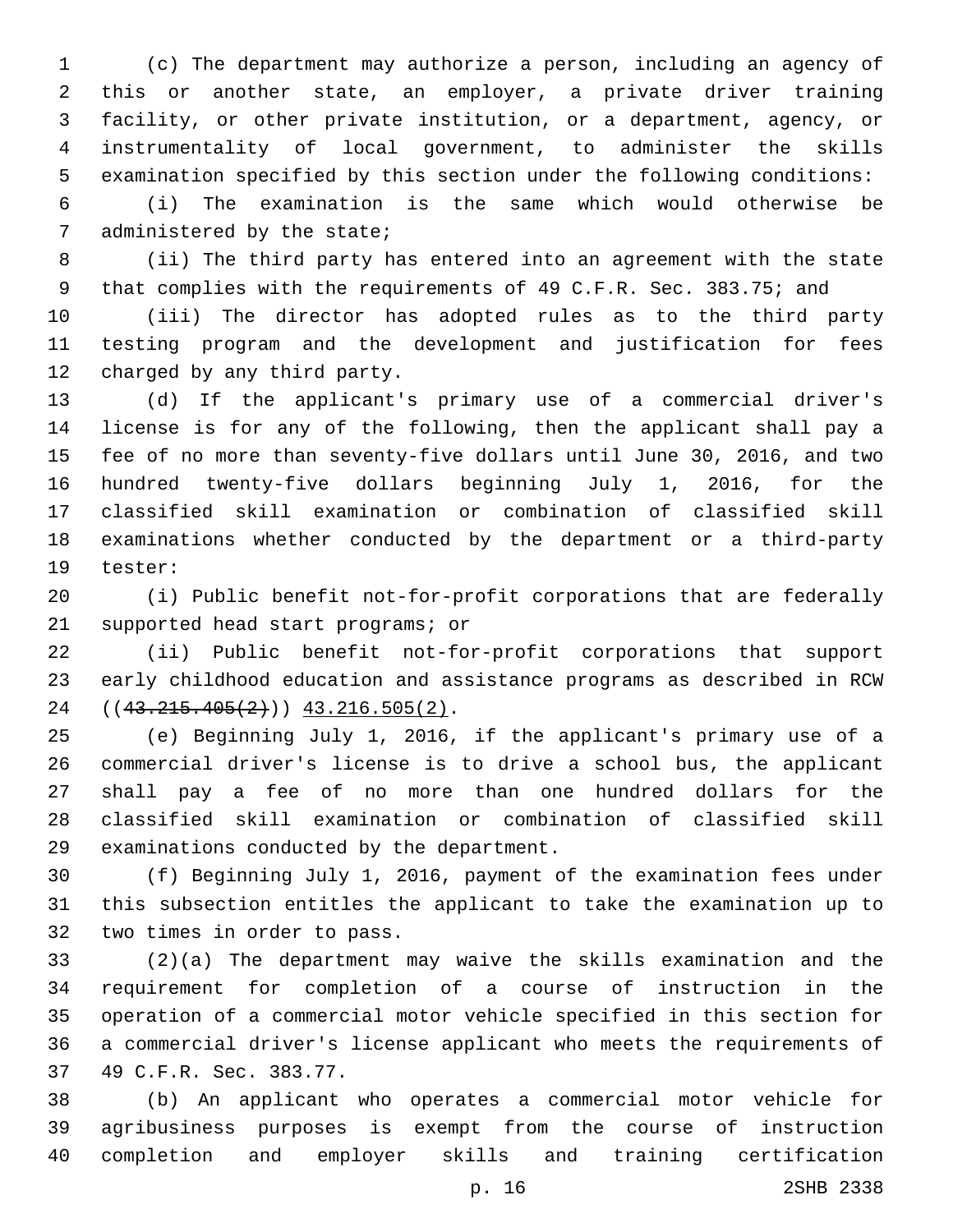requirements under this section. By January 1, 2010, the department shall submit recommendations regarding the continuance of this exemption to the transportation committees of the legislature. For purposes of this subsection (2)(b), "agribusiness" means a private carrier who in the normal course of business primarily transports:

 (i) Farm machinery, farm equipment, implements of husbandry, farm 7 supplies, and materials used in farming;

 (ii) Agricultural inputs, such as seed, feed, fertilizer, and 9 crop protection products;

 (iii) Unprocessed agricultural commodities, as defined in RCW 17.21.020, where such commodities are produced by farmers, ranchers, 12 vineyardists, or orchardists; or

(iv) Any combination of (b)(i) through (iii) of this subsection.

 The department shall notify the transportation committees of the legislature if the federal government takes action affecting the 16 exemption provided in this subsection  $(2)(b)$ .

 (3) A commercial driver's license or commercial learner's permit may not be issued to a person while the person is subject to a disqualification from driving a commercial motor vehicle, or while the person's driver's license is suspended, revoked, or canceled in any state, nor may a commercial driver's license be issued to a person who has a commercial driver's license issued by any other state unless the person first surrenders all such licenses, which must be returned to the issuing state for cancellation.

 (4) The fees under this section must be deposited into the highway safety fund unless prior to July 1, 2023, the actions described in (a) or (b) of this subsection occur, in which case the portion of the revenue that is the result of the fee increased in section 207, chapter 44, Laws of 2015 3rd sp. sess. must be distributed to the connecting Washington account created under RCW 31 46.68.395.

 (a) Any state agency files a notice of rule making under chapter 34.05 RCW, absent explicit legislative authorization enacted subsequent to July 1, 2015, for a rule regarding a fuel standard based upon or defined by the carbon intensity of fuel, including a 36 low carbon fuel standard or clean fuel standard.

 (b) Any state agency otherwise enacts, adopts, orders, or in any way implements a fuel standard based upon or defined by the carbon intensity of fuel, including a low carbon fuel standard or clean fuel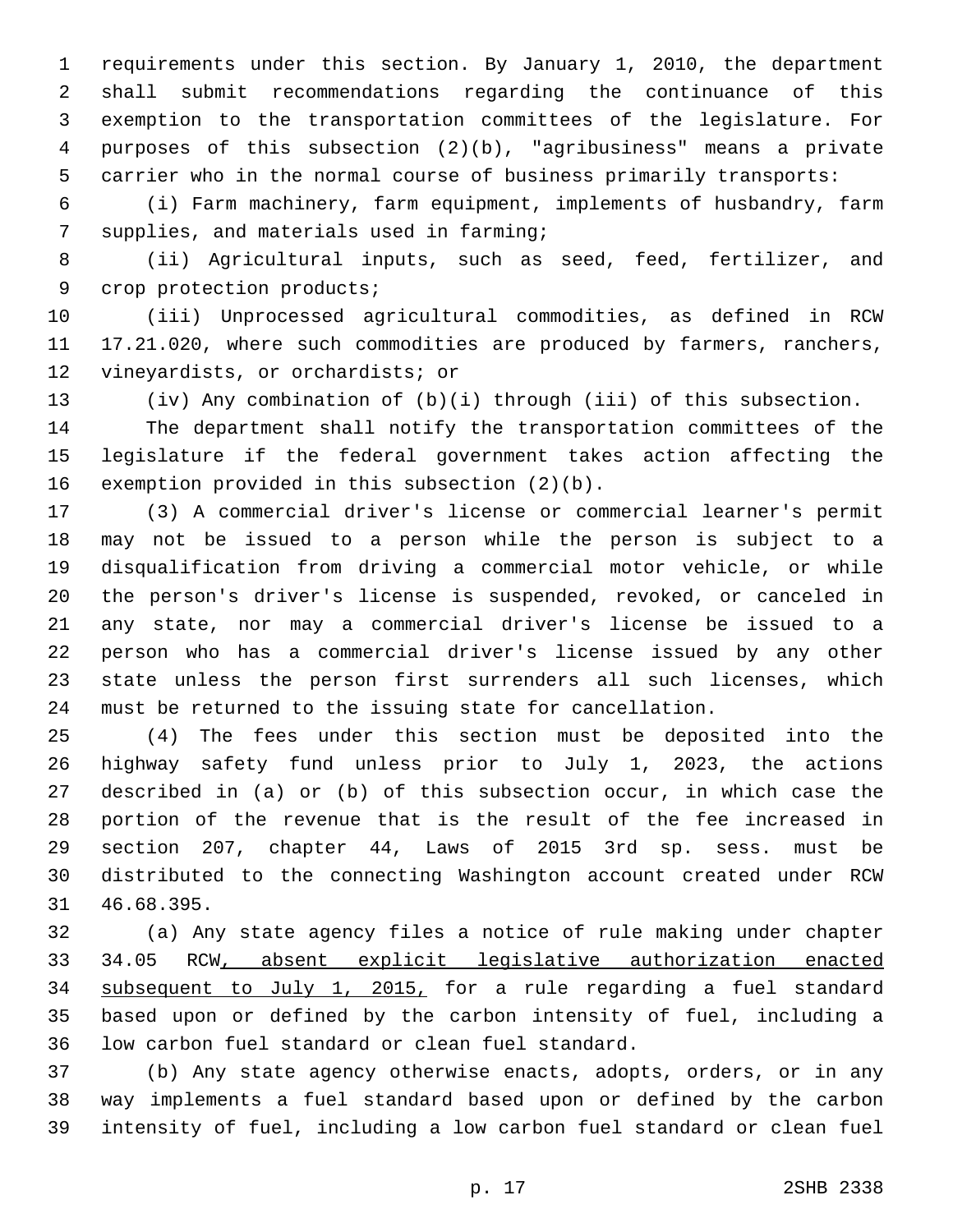standard, without explicit legislative authorization enacted 2 subsequent to July 1, 2015.

 (c) Nothing in this subsection acknowledges, establishes, or creates legal authority for the department of ecology or any other state agency to enact, adopt, order, or in any way implement a fuel standard based upon or defined by the carbon intensity of fuel, including a low carbon fuel standard or clean fuel standard.

 **Sec. 13.** RCW 70.94.015 and 1998 c 321 s 33 are each amended to 9 read as follows:

 (1) The air pollution control account is established in the state treasury. All receipts collected by or on behalf of the department from RCW 70.94.151(2), and receipts from nonpermit program sources under RCW 70.94.152(1) and 70.94.154(7), and all receipts from RCW 70.94.650, 70.94.660, 82.44.020(2), and 82.50.405 shall be deposited into the account. Moneys in the account may be spent only after appropriation. Expenditures from the account may be used only to develop and implement the provisions of chapters 70.94 and 70.120 RCW, including for expenditures consistent with section 6(2) of this 19 act.

 (2) The amounts collected and allocated in accordance with this section shall be expended upon appropriation except as otherwise provided in this section and in accordance with the following 23 limitations:

 Portions of moneys received by the department of ecology from the air pollution control account shall be distributed by the department 26 to local authorities based on:

 (a) The level and extent of air quality problems within such 28 authority's jurisdiction;

 (b) The costs associated with implementing air pollution 30 regulatory programs by such authority; and

 (c) The amount of funding available to such authority from other sources, whether state, federal, or local, that could be used to 33 implement such programs.

 (3) The air operating permit account is created in the custody of the state treasurer. All receipts collected by or on behalf of the department from permit program sources under RCW 70.94.152(1), 70.94.161, 70.94.162, and 70.94.154(7) shall be deposited into the account. Expenditures from the account may be used only for the activities described in RCW 70.94.152(1), 70.94.161, 70.94.162, and

p. 18 2SHB 2338